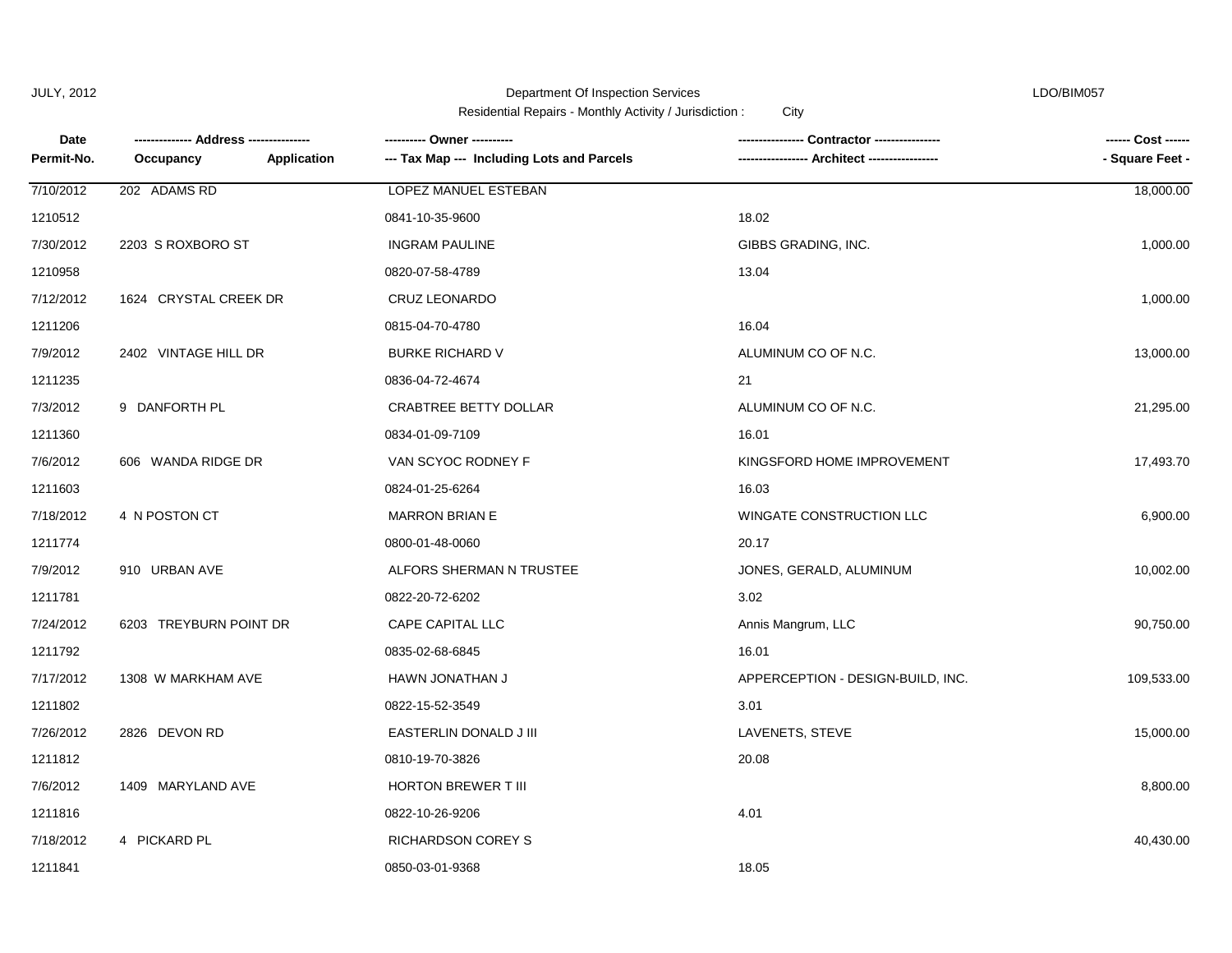## Department Of Inspection Services LDO/BIM057

| Date       |                       |                    | ---------- Owner ----------                | <b>Contractor ----------</b> | ------ Cost ------ |
|------------|-----------------------|--------------------|--------------------------------------------|------------------------------|--------------------|
| Permit-No. | Occupancy             | <b>Application</b> | --- Tax Map --- Including Lots and Parcels | -- Architect ------------    | - Square Feet -    |
| 7/6/2012   | 918 GREEN ST          |                    | WILSON FLETCHER NELMS                      | PARKER, DAVID R.             | 280,245.00         |
| 1211845    |                       |                    | 0822-16-73-4064                            | 3.02                         |                    |
| 7/10/2012  | 305 NORTHWOOD CIR     |                    | CAPSTONE VENTURES LLC                      | Housewright Building         | 55,000.00          |
| 1211846    |                       |                    | 0831-05-09-0935                            | 8.02                         |                    |
| 7/10/2012  | 305 NORTHWOOD CIR     |                    | CAPSTONE VENTURES LLC                      | <b>Housewright Building</b>  | 55,000.00          |
| 1211847    |                       |                    | 0831-05-09-0935                            | 8.02                         |                    |
| 7/26/2012  | 22 SANDSTONE RIDGE DR |                    | <b>BRISTOW JOHN K</b>                      | <b>CRAFTSMAN DIRECT</b>      | 4,800.00           |
| 1211848    |                       |                    | 0719-04-50-6732                            | 20.11                        |                    |
| 7/25/2012  | 1411 N GREGSON ST     |                    | <b>HENNEIN JOSIAH RAMZI</b>                |                              | 19,300.00          |
| 1211849    |                       |                    | 0822-15-74-0713                            | 3.02                         |                    |
| 7/9/2012   | 1007 PARK GLEN PL     |                    | MICHAEL PHILIP DAVID                       | <b>EVOLUTIONARY DECKING</b>  | 16,648.00          |
| 1211860    |                       |                    | 0727-01-39-1166                            | 20.12                        |                    |
| 7/1/2012   | 144 PINECREST RD      |                    | LINFORS EUGENE W                           | VILLAGE BLDG CO INC.         | 11,700.00          |
| 1211862    |                       |                    | 0811-16-73-9241                            | 6                            |                    |
| 7/1/2012   | 2110 STUART DR        |                    | OLIVERIO MICHAEL                           | Todd, Mark M.                | 17,800.00          |
| 1211863    |                       |                    | 0820-06-49-3641                            | 7                            |                    |
| 7/3/2012   | 108 BRIAR CLIFF RD    |                    | DRYDEN DONALD T                            | FOX GENERAL CONTRACTING      | 175,327.00         |
| 1211866    |                       |                    | 0821-19-40-9677                            | $\overline{7}$               |                    |
| 7/1/2012   | 3307 SURREY RD        |                    | <b>CUTSHAW KENNETH A</b>                   | <b>GARDNER STOKES, INC</b>   | 175,000.00         |
| 1211872    |                       |                    | 0810-18-31-2078                            | 20.08                        |                    |
| 7/10/2012  | 2911 OMAH ST          |                    | <b>SCALES ROGER</b>                        | <b>STEVE WACHHOLZ</b>        | 5,250.00           |
| 1211875    |                       |                    | 0823-17-01-1796                            | 17.05                        |                    |
| 7/2/2012   | 1210 COUNTRY CLUB DR  |                    | CALLAHAN WILLIAM B                         |                              | 3,800.00           |
| 1211878    |                       |                    | 0804-02-76-3315                            | 16.04                        |                    |
| 7/6/2012   | 2974 CAROLYN DR       |                    | ABUWARDA AYMAN                             |                              | 38,500.00          |
| 1211887    |                       |                    | 0841-18-40-8365                            | 18.02                        |                    |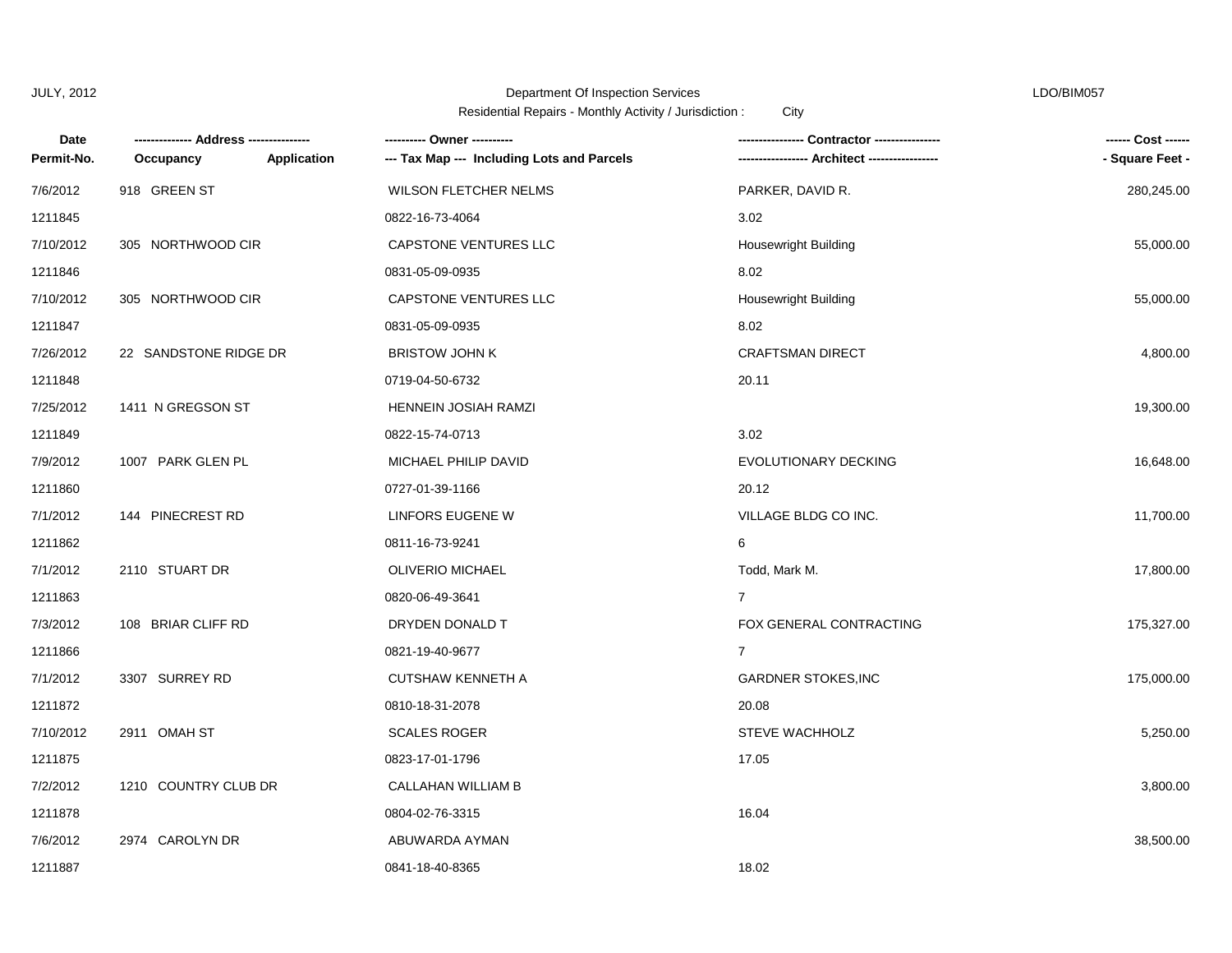# Department Of Inspection Services LDO/BIM057

| Date       | --- Address ---------           |             |                                            |                                      | ------ Cost ------ |
|------------|---------------------------------|-------------|--------------------------------------------|--------------------------------------|--------------------|
| Permit-No. | Occupancy                       | Application | --- Tax Map --- Including Lots and Parcels | -- Architect ---                     | - Square Feet -    |
| 7/5/2012   | 8604 EAGLE VIEW DR              |             | WHITE ADAM JAMES                           | Structurally Speaking, LLC           | 9,664.00           |
| 1211892    |                                 |             | 0718-03-12-7139                            | 20.12                                |                    |
| 7/9/2012   | 701 HOLLOWAY ST                 |             | <b>TURNLIGHT PARTNERS LTD</b>              |                                      | 25,000.00          |
| 1211894    |                                 |             | 0831-10-27-7045                            | 11                                   |                    |
| 7/13/2012  | 4208 HAMPSTEAD VILLAGE DR       |             | <b>JACOB GEORGE</b>                        |                                      | 1,500.00           |
| 1211898    |                                 |             | 0851-04-61-0185                            | 18.05                                |                    |
| 7/27/2012  | 1314 MARTIN LUTHER KING JR PKWY |             | <b>CURTAROLO STEFANO</b>                   |                                      | 2,500.00           |
| 1211901    |                                 |             | 0810-16-83-1951                            | 20.07                                |                    |
| 7/10/2012  | 228 MONMOUTH AVE                |             | <b>CRANSTON KAREN</b>                      | Hershberger, Todd Brindley           | 26,700.00          |
| 1211903    |                                 |             | 0832-17-01-0452                            | $\overline{2}$                       |                    |
| 7/10/2012  | 1709 N ROXBORO ST               |             | CORDELL ROBERT JAMES                       | Hershberger, Todd Brindley           | 83,000.00          |
| 1211905    |                                 |             | 0832-13-22-0905                            | 2                                    |                    |
| 7/6/2012   | 6 SWEETBERRY CIR                |             | DELLINGER TIMOTHY O                        | BERCON BUILDING COMPANY INCORPORATED | 40,000.00          |
| 1211917    |                                 |             | 0813-03-33-6293                            | 17.05                                |                    |
| 7/6/2012   | 107 W TRINITY AVE               |             | DANIEL ROGER B                             |                                      | 10,000.00          |
| 1211924    |                                 |             | 0832-17-10-0789                            | $\overline{c}$                       |                    |
| 7/13/2012  | 203 LATTA CIR                   |             | LOCKAMY CANDACE G E                        | Jatmos Enterprises, Inc.             | 20,100.00          |
| 1211926    |                                 |             | 0824-01-08-1144                            | 16.04                                |                    |
| 7/3/2012   | 1506 HERMITAGE CT               |             | WITTE KEVIN R                              | THE MAPLEWOOD BUILDING CO., LLC.     | 45,200.00          |
| 1211939    |                                 |             | 0821-15-53-0174                            | $\overline{7}$                       |                    |
| 7/3/2012   | 2742 OLD SUGAR RD               |             | RIGSBEE PAUL S                             | J & J Construction                   | 14,740.00          |
| 1211941    |                                 |             | 0810-12-75-8790                            | 20.07                                |                    |
| 7/6/2012   | 711 MALLARD AVE                 |             | <b>CREATIVE DISTRIBUTION PARTNERS</b>      | <b>CREATIVE BUILDING SOLUTIONS</b>   | 2,000.00           |
| 1211950    |                                 |             | 0831-06-28-6047                            | 9                                    |                    |
| 7/2/2012   | 706 RAILROAD ST                 |             | SOUTHERN REPAIR SERVICE                    | SOUTHERN REPAIR SERVICE              | 7,000.00           |
| 1211952    |                                 |             | 0831-10-26-6510                            | 11                                   |                    |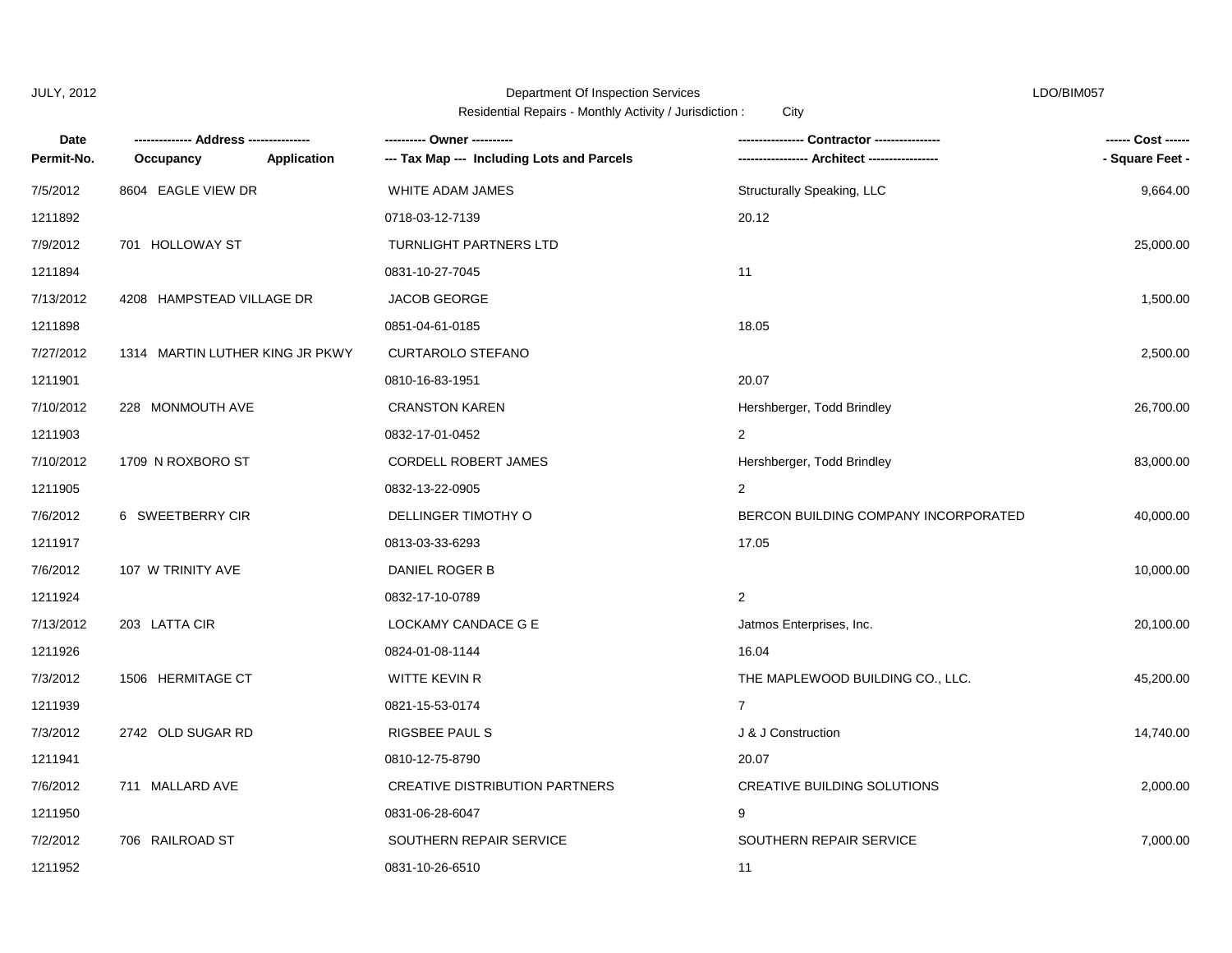#### Department Of Inspection Services LDO/BIM057

| Date       | --- Address ----       |             |                                            | Contractor ----------------        | ------ Cost ------ |
|------------|------------------------|-------------|--------------------------------------------|------------------------------------|--------------------|
| Permit-No. | Occupancy              | Application | --- Tax Map --- Including Lots and Parcels |                                    | - Square Feet -    |
| 7/2/2012   | 708 RAILROAD ST        |             | SOUTHERN REPAIR SERVICE                    | SOUTHERN REPAIR SERVICE            | 8,000.00           |
| 1211953    |                        |             | 0831-10-26-6510                            | 11                                 |                    |
| 7/24/2012  | 2713 MCDOWELL RD       |             | <b>MARSH GAIL R</b>                        | ROBERTS, DAVID WALTER              | 4,629.00           |
| 1211954    |                        |             | 0811-19-62-8001                            | 6                                  |                    |
| 7/12/2012  | 910 HALE ST            |             | STRICKLING HAYDEN L                        |                                    | 1,000.00           |
| 1211956    |                        |             | 0822-13-13-7549                            | 4.02                               |                    |
| 7/10/2012  | 9 INNISFREE DR         |             | <b>BRIGANDI BEVERLEY</b>                   | W.D. OSBORNE GENERAL CONTRACTOR    | 29,000.00          |
| 1211963    |                        |             | 0810-17-01-2175                            | 20.16                              |                    |
| 7/13/2012  | 2007 HAWKINS ST        |             | PETTERS ARLIE O                            | Ridgefield Builders, Inc.          | 1,500.00           |
| 1211966    |                        |             | 0850-03-01-6746                            | 18.05                              |                    |
| 7/9/2012   | 4900 FORTUNES RIDGE DR |             | <b>IVEY JOE H JR</b>                       | <b>SPACE BUILDERS</b>              | 44,719.00          |
| 1211969    |                        |             | 0729-03-12-2844                            | 20.11                              |                    |
| 7/10/2012  | 6424 FALCONBRIDGE RD   |             | ORNSTEIN PETER A                           | ACTUAL SIZE BUILDERS, INC          | 74,000.00          |
| 1211983    |                        |             | 0708-03-44-4477                            | 20.12                              |                    |
| 7/10/2012  | 4802 HILLSBOROUGH RD   |             | KENDRICK RAYMOND DARRYL                    |                                    | 17,000.00          |
| 1211987    |                        |             | 0803-03-41-5023                            | 17.07                              |                    |
| 7/11/2012  | 2201 COPELAND WAY      |             | <b>FARRIS WILLIAM CHARLES JR</b>           | <b>CHRISTOPHER ZOUBEK</b>          | 5,460.00           |
| 1211990    |                        |             | 0707-01-09-2881                            | 20.12                              |                    |
| 7/10/2012  | 2618 ELGIN ST          |             | HORNE JOEL M                               |                                    | 29,000.00          |
| 1212000    |                        |             | 0832-05-07-9969                            | 1.02                               |                    |
| 7/19/2012  | 1914 LEWIS ST          |             | DUKE UNIVERSITY                            | LECHASE CONSTRUCTION SERVICES, LLC | 30,000.00          |
| 1212004    |                        |             | 0822-17-00-3598                            | 15.01                              |                    |
| 7/19/2012  | 312 ANDERSON ST        |             | <b>DUKE UNIVERSITY</b>                     | LECHASE CONSTRUCTION SERVICES, LLC | 30,000.00          |
| 1212005    |                        |             | 0822-17-00-3598                            | 15.01                              |                    |
| 7/19/2012  | 215 ANDERSON ST        |             | DUKE UNIVERSITY                            | LECHASE CONSTRUCTION SERVICES, LLC | 30,000.00          |
| 1212006    |                        |             | 0822-17-10-2850                            | 5                                  |                    |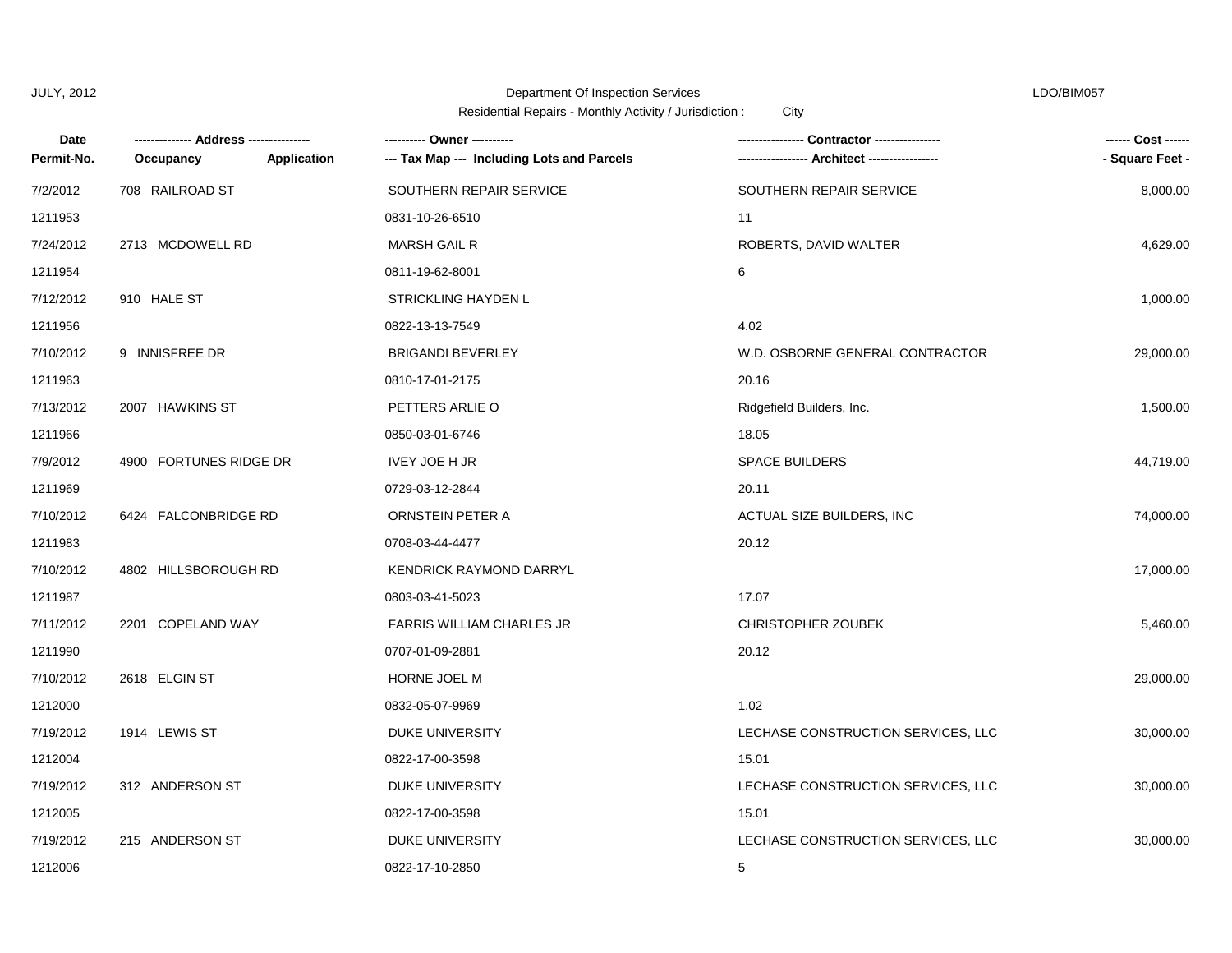# Department Of Inspection Services LDO/BIM057

| Date       | --- Address ------ |             | ---------- Owner ----------                |                                    | ------ Cost ------ |
|------------|--------------------|-------------|--------------------------------------------|------------------------------------|--------------------|
| Permit-No. | Occupancy          | Application | --- Tax Map --- Including Lots and Parcels |                                    | - Square Feet -    |
| 7/19/2012  | 4 OREGON ST        |             | DUKE UNIVERSITY                            | LECHASE CONSTRUCTION SERVICES, LLC | 30,000.00          |
| 1212007    |                    |             | 0834-04-81-0235                            | 5                                  |                    |
| 7/19/2012  | 302 OREGON ST      |             | <b>DUKE UNIVERSITY</b>                     | LECHASE CONSTRUCTION SERVICES, LLC | 30,000.00          |
| 1212008    |                    |             | 0822-17-10-9138                            | 5                                  |                    |
| 7/19/2012  | 2015 YEARBY AVE    |             | <b>DUKE UNIVERSITY</b>                     | LECHASE CONSTRUCTION SERVICES, LLC | 30,000.00          |
| 1212009    |                    |             | 0822-17-00-3598                            | 15.01                              |                    |
| 7/19/2012  | 2011 YEARBY AVE    |             | DUKE UNIVERSITY                            | LECHASE CONSTRUCTION SERVICES, LLC | 30,000.00          |
| 1212010    |                    |             | 0822-17-00-3598                            | 15.01                              |                    |
| 7/19/2012  | 2011 YEARBY AVE    |             | DUKE UNIVERSITY                            | LECHASE CONSTRUCTION SERVICES, LLC | 30,000.00          |
| 1212011    |                    |             | 0822-17-00-3598                            | 15.01                              |                    |
| 7/19/2012  | 1915 ERWIN RD      |             | DUKE UNIVERSITY                            | LECHASE CONSTRUCTION SERVICES, LLC | 30,000.00          |
| 1212012    |                    |             | 0822-17-10-2850                            | 5                                  |                    |
| 7/19/2012  | 1911 ERWIN RD      |             | <b>DUKE UNIVERSITY</b>                     | LECHASE CONSTRUCTION SERVICES, LLC | 30,000.00          |
| 1212013    |                    |             | 0822-17-10-2850                            | 5                                  |                    |
| 7/19/2012  | 1913 ERWIN RD      |             | <b>DUKE UNIVERSITY</b>                     | LECHASE CONSTRUCTION SERVICES, LLC | 30,000.00          |
| 1212014    |                    |             | 0822-17-10-2850                            | 5                                  |                    |
| 7/19/2012  | 1915 YEARBY AVE    |             | DUKE UNIVERSITY                            | LECHASE CONSTRUCTION SERVICES, LLC | 30,000.00          |
| 1212015    |                    |             | 0822-17-10-2850                            | 5                                  |                    |
| 7/19/2012  | 1911 YEARBY AVE    |             | DUKE UNIVERSITY                            | LECHASE CONSTRUCTION SERVICES, LLC | 30,000.00          |
| 1212016    |                    |             | 0822-17-10-2850                            | 5                                  |                    |
| 7/19/2012  | 1907 ERWIN RD      |             | <b>DUKE UNIVERSITY</b>                     | LECHASE CONSTRUCTION SERVICES, LLC | 30,000.00          |
| 1212017    |                    |             | 0822-17-10-2850                            | 5                                  |                    |
| 7/19/2012  | 1708 PACE ST       |             | DUKE UNIVERSITY                            | LECHASE CONSTRUCTION SERVICES, LLC | 30,000.00          |
| 1212018    |                    |             | 0822-17-10-9598                            | 5                                  |                    |
| 7/19/2012  | 1700 PACE ST       |             | <b>DUKE UNIVERSITY</b>                     | LECHASE CONSTRUCTION SERVICES, LLC | 30,000.00          |
| 1212019    |                    |             | 0822-17-10-9598                            | 5                                  |                    |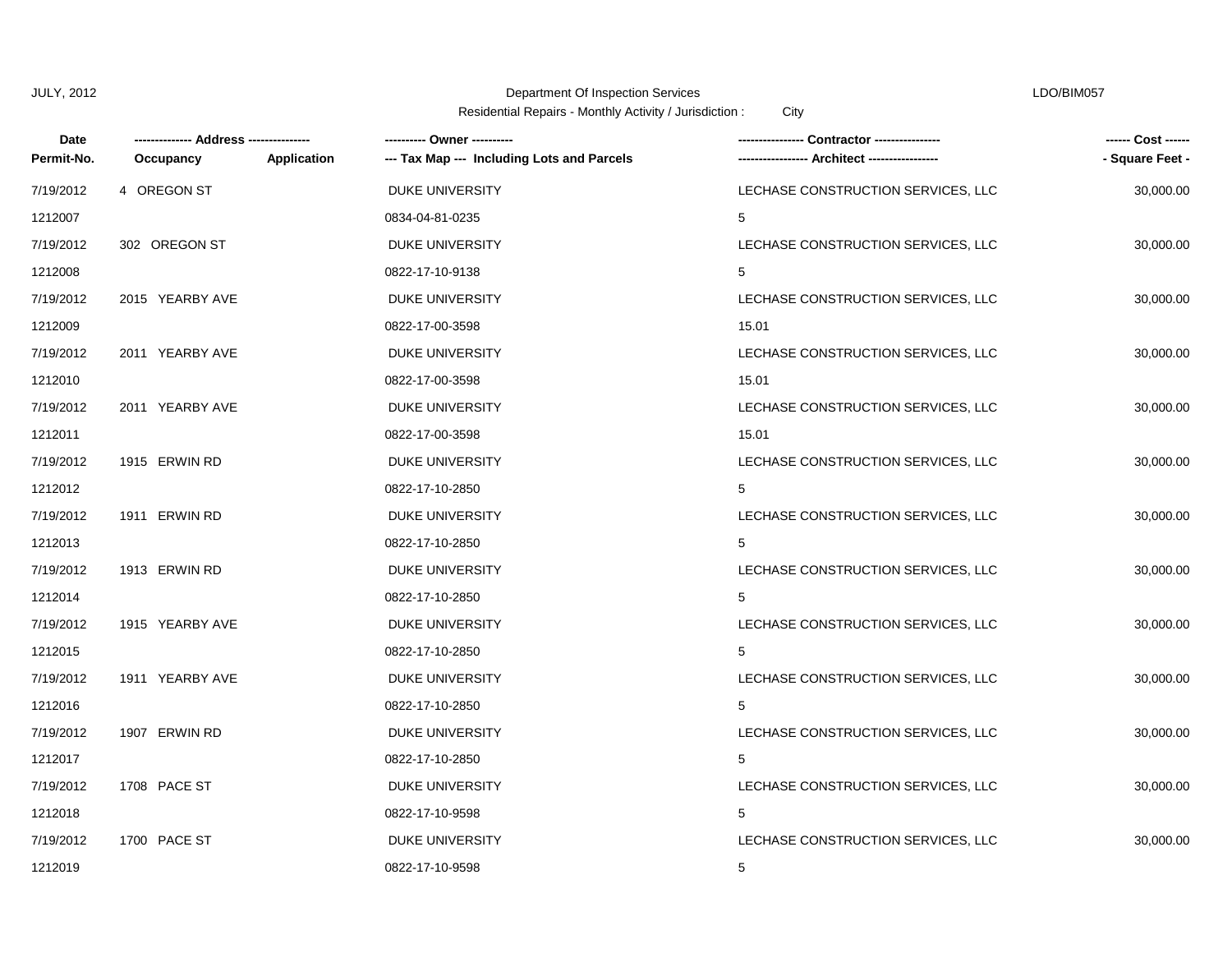# Department Of Inspection Services LDO/BIM057

| Date       |                   |                    |                                            | <b>Contractor -----------</b>                      | ------ Cost ------ |
|------------|-------------------|--------------------|--------------------------------------------|----------------------------------------------------|--------------------|
| Permit-No. | Occupancy         | <b>Application</b> | --- Tax Map --- Including Lots and Parcels |                                                    | - Square Feet -    |
| 7/19/2012  | 206 OREGON ST     |                    | DUKE UNIVERSITY                            | LECHASE CONSTRUCTION SERVICES, LLC                 | 30,000.00          |
| 1212020    |                   |                    | 0822-17-10-9598                            | 5                                                  |                    |
| 7/25/2012  | 5516 MIDDLETON RD |                    | <b>HOEFERT ANDREAS A F</b>                 | Custom Construction Company, Ted-Anne Enterprises, | 43,000.00          |
| 1212026    |                   |                    | 0821-18-40-8502                            | Inc. T/A<br>$\overline{7}$                         |                    |
| 7/31/2012  | 312 BLACKWELL ST  |                    | AMERICAN TOBACCO HH LLC                    | TP Triangle Construction, LLC                      | 14,883.00          |
| 1212028    |                   |                    | 0821-12-86-4727                            | 12.01                                              |                    |
| 7/20/2012  | 2509 MAHALA DR    |                    | KENDALL GLENDA L                           | Joseph Odell                                       | 15,000.00          |
| 1212031    |                   |                    | 0832-08-89-5765                            | 18.01                                              |                    |
| 7/23/2012  | 3804 NOTTAWAY RD  |                    | <b>KENNON A WILLIAM</b>                    | CHASE BUILDING COMPANY                             | 155,000.00         |
| 1212033    |                   |                    | 0719-01-17-8685                            | 20.08                                              |                    |
| 7/25/2012  | 1023 WELLS ST     |                    | PARKER WILLIAM ROBERT JR                   | <b>TIMOTHY CHASE</b>                               | 29,025.00          |
| 1212036    |                   |                    | 0821-14-43-7523                            | $\overline{7}$                                     |                    |
| 7/13/2012  | 1903 NORTHGATE ST |                    | <b>CLAYTON RALPH W</b>                     | THD AT-HOME SERVICES, INC.                         | 8,420.00           |
| 1212037    |                   |                    | 0822-12-96-7722                            | 1.02                                               |                    |
| 7/27/2012  | 4919 WINEBERRY DR |                    | ROJO PROPERTIES LLC                        | Zurbuch Construction, Inc.                         | 12,500.00          |
| 1212039    |                   |                    | 0728-03-30-5956                            | 20.13                                              |                    |
| 7/16/2012  | 112 FOXCROFT LN   |                    | <b>BRYSON DONALD L</b>                     | <b>JRB QUALITY CONSTRUCTION LLC</b>                | 17,500.00          |
| 1212041    |                   |                    | 0727-02-66-1680                            | 20.13                                              |                    |
| 7/16/2012  | 416 FELDSPAR WAY  |                    | <b>FRAZIER CHARLENE K</b>                  | KINGSFORD HOME IMPROVEMENT                         | 17,500.00          |
| 1212047    |                   |                    | 0851-03-34-2452                            | 18.04                                              |                    |
| 7/19/2012  | 160 MONTROSE DR   |                    | D&D INVESTMENTS OF DURHAM LLC              | Doug Frazee                                        | 7,700.00           |
| 1212048    |                   |                    | 0820-09-15-4378                            | 20.07                                              |                    |
| 7/23/2012  | 701 EDENBERRY DR  |                    | <b>HART CHRISTOPHER R</b>                  | ALUMINUM CO OF N.C.                                | 10,404.00          |
| 1212050    |                   |                    | 0729-01-17-3123                            | 20.11                                              |                    |
| 7/13/2012  | 2442 ALPINE RD    |                    | <b>COVINGTON DAVID B</b>                   | BERINI, JOE F., CONST. CO.                         | 27,000.00          |
| 1212051    |                   |                    | 0810-16-84-6429                            | 20.07                                              |                    |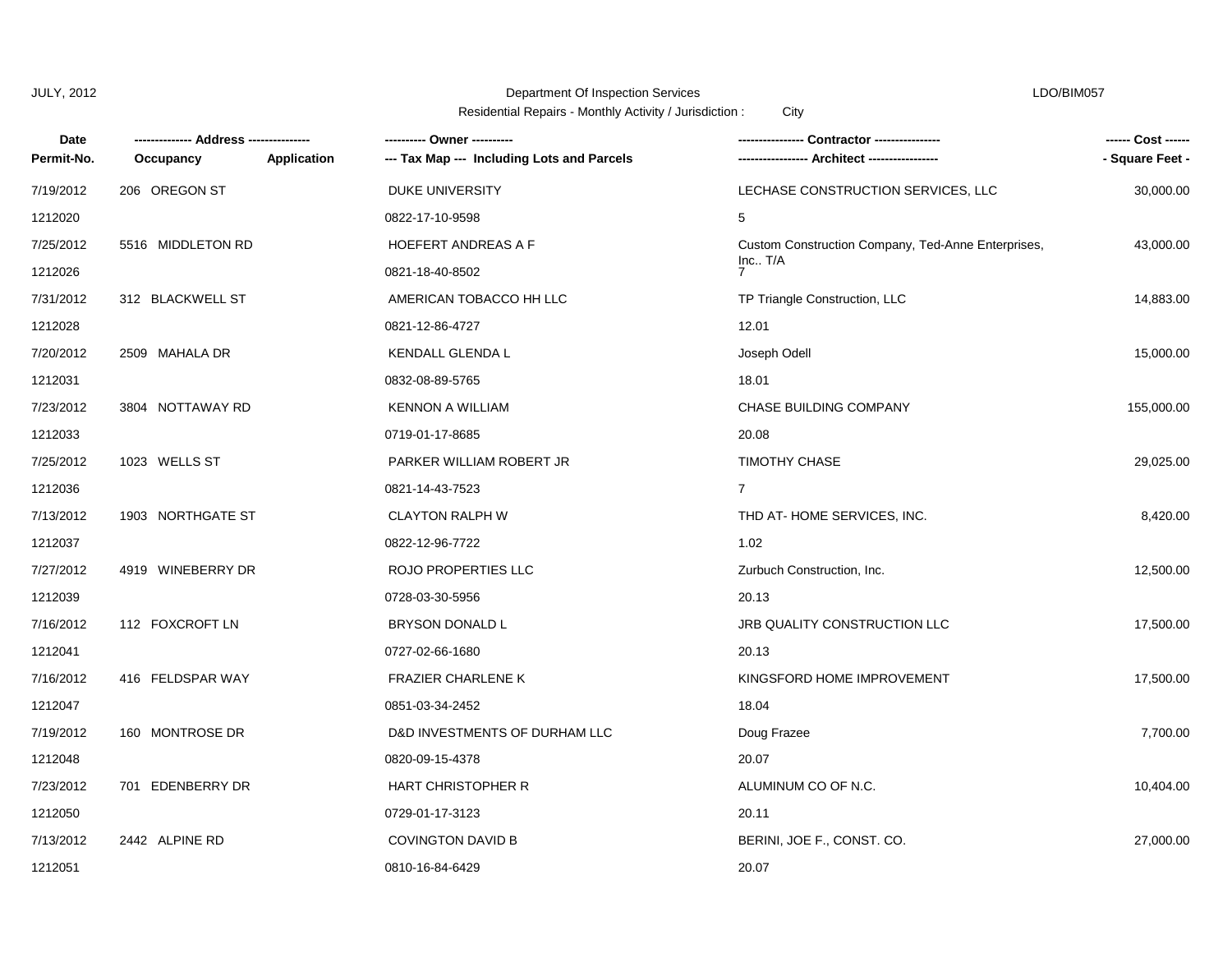## Department Of Inspection Services LDO/BIM057

| Date       | --- Address --------- |             |                                            | Contractor ---------------   |                 |
|------------|-----------------------|-------------|--------------------------------------------|------------------------------|-----------------|
| Permit-No. | Occupancy             | Application | --- Tax Map --- Including Lots and Parcels |                              | - Square Feet - |
| 7/13/2012  | 908 VIRGIE ST         |             | <b>ASLAM ALI</b>                           | STUART MILES HONEYCUTT       | 18,750.00       |
| 1212052    |                       |             | 0822-13-23-4436                            | 4.02                         |                 |
| 7/18/2012  | 9 HIGHGROVE LN        |             | <b>CURTIS ANGELINE WALKER</b>              | Allen Builders, LLC, John A. | 13,500.00       |
| 1212056    |                       |             | 0729-04-82-0004                            | 20.10                        |                 |
| 7/11/2012  | 1623 AVONDALE DR      |             | <b>ZAJAC ERICA FRANCES</b>                 | Rosco's Remodeling           | 13,264.00       |
| 1212061    |                       |             | 0832-14-32-5615                            | 2                            |                 |
| 7/10/2012  | 3106 ITHACA ST        |             | FRENCH JOHN D                              | TARAMAR, INC.                | 5,700.00        |
| 1212062    |                       |             | 0810-12-86-6337                            | 20.15                        |                 |
| 7/17/2012  | 604 PRIMITIVE ST      |             | HAYNES JESSICA L                           | JEFF SCOTT                   | 2,500.00        |
| 1212066    |                       |             | 0831-05-27-0526                            | 11                           |                 |
| 7/16/2012  | 217 GLEN EDEN RD      |             | CRISCENZO STEPHAN J                        | MCDEVITT CONST. AND ELEC.    | 31,700.00       |
| 1212067    |                       |             | 0718-02-98-1438                            | 20.11                        |                 |
| 7/16/2012  | 2705 PRINCETON AVE    |             | KING WILLIAM EDWARD                        | DAVID P. KING                | 15,000.00       |
| 1212068    |                       |             | 0810-12-85-6905                            | 20.07                        |                 |
| 7/18/2012  | 6 DARIAN WAY          |             | <b>MANHARD JOHN L</b>                      | EA SOUTHERLAND INC.          | 9,500.00        |
| 1212073    |                       |             | 0729-03-03-2358                            | 20.11                        |                 |
| 7/17/2012  | 1008 MINERVA AVE      |             | PHILLIPS MARC                              | PARKER, DAVID R.             | 45,400.00       |
| 1212076    |                       |             | 0822-19-60-9624                            | 3.02                         |                 |
| 7/31/2012  | 4 PERIDOT PL          |             | <b>HAMEED KHALID M</b>                     |                              | 50.00           |
| 1212077    |                       |             | 0851-01-26-4167                            | 18.04                        |                 |
| 7/31/2012  | 527 HOLLOWAY ST       |             | <b>DWAN COLIN</b>                          | Hershberger, Todd Brindley   | 40,000.00       |
| 1212098    |                       |             | 0831-09-27-1072                            | 11                           |                 |
| 7/18/2012  | 207 STATION DR        |             | D R HORTON INC                             | HORTON, D.R., INC.-TORREY    | 3,500.00        |
| 1212101    |                       |             | 0747-03-30-4924                            | 20.14                        |                 |
| 7/30/2012  | 1427 COLE MILL RD     |             | RAWLINGS DUSTIN A                          |                              | 1,000.00        |
| 1212108    |                       |             | 0813-03-31-8063                            | 17.07                        |                 |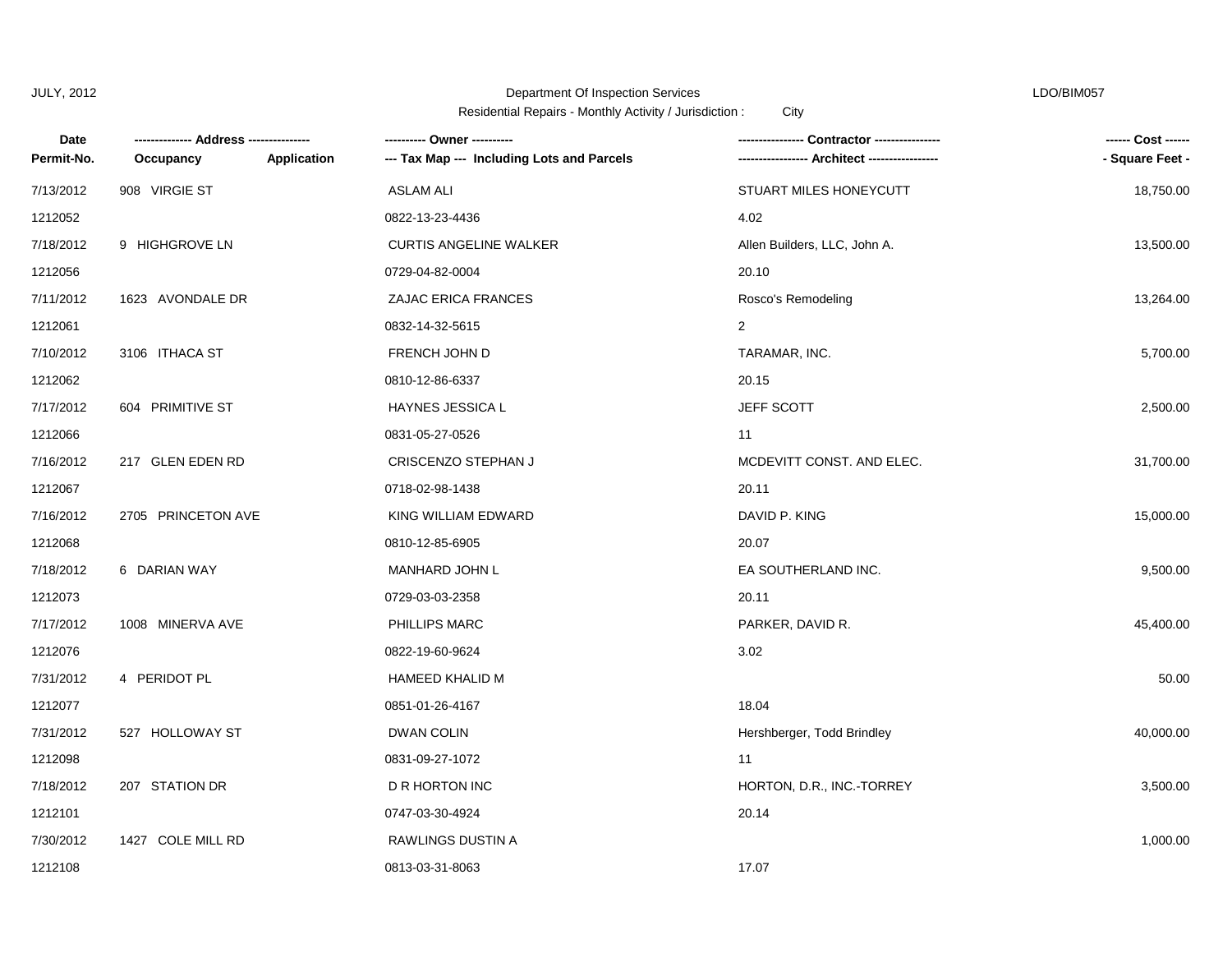## Department Of Inspection Services LDO/BIM057

| Date       |                       |             | ---------- Owner ----------                | Contractor ---------------                            | ------ Cost ------ |
|------------|-----------------------|-------------|--------------------------------------------|-------------------------------------------------------|--------------------|
| Permit-No. | Occupancy             | Application | --- Tax Map --- Including Lots and Parcels | Architect ----------------                            | - Square Feet -    |
| 7/20/2012  | 202 S GUTHRIE AVE     |             | <b>LEGACY GREEN LLC</b>                    | Coral Construction and Design - Coral Home Solutions, | 36,500.00          |
| 1212126    |                       |             | 0831-15-63-5184                            | LLC. T/A<br>10.01                                     |                    |
| 7/13/2012  | 1224 N ROXBORO ST     |             | LATINO COMMUNITY DEVELOPMENT               | AZZ CONTRACTORS LLC.                                  | 24,550.00          |
| 1212141    |                       |             | 0832-17-10-8735                            | 2                                                     |                    |
| 7/26/2012  | 1805 BETHESDA AVE     |             | <b>WUESTER STEVEN E</b>                    | ENHANCE CONSTRUCTION                                  | 14,200.00          |
| 1212145    |                       |             | 0749-02-88-2526                            | 18.05                                                 |                    |
| 7/20/2012  | 1328 CAMPUS DR        |             | DUKE UNIVERSITY                            | ROMEO GUEST ASSOC. INC                                | 166,440.00         |
| 1212151    |                       |             | 0822-07-41-9440                            | 15.03                                                 |                    |
| 7/24/2012  | 5015 TAPESTRY TER     |             | <b>RAY JASON</b>                           |                                                       | 1,450.00           |
| 1212154    |                       |             | 0729-01-06-6668                            | 20.11                                                 |                    |
| 7/17/2012  | 1012 HOLLOWAY ST      |             | <b>MASON ROSA MONROE</b>                   |                                                       | 1,000.00           |
| 1212155    |                       |             | 0831-10-46-5882                            | 10.01                                                 |                    |
| 7/26/2012  | 2228 N OAK RIDGE BLVD |             | <b>COLE JEFFREY</b>                        | <b>JENNIFER COLE</b>                                  | 20,000.00          |
| 1212156    |                       |             | 0820-09-15-9161                            | 20.07                                                 |                    |
| 7/26/2012  | 5313 GREYFIELD BLVD   |             | <b>ERIKSEN RUSSELL S</b>                   | AJT Construction, Inc.                                | 14,800.00          |
| 1212173    |                       |             | 0729-01-16-4166                            | 20.11                                                 |                    |
| 7/30/2012  | 111 LANG ST           |             | <b>WINDERS JACOB</b>                       | AJT Construction, Inc.                                | 40,000.00          |
| 1212174    |                       |             | 0749-02-95-4846                            | 18.05                                                 |                    |
| 7/29/2012  | 907 DACIAN AVE        |             | <b>HENDERSON ROBERT F</b>                  | <b>CLASSIC STRUCTURES</b>                             | 9,000.00           |
| 1212176    |                       |             | 0822-20-71-6620                            | 3.02                                                  |                    |
| 7/25/2012  | 1106 SEDGEFIELD ST    |             | WING ARMIDA C TRUSTEE                      | New Wave Building Concepts, Inc.                      | 40,798.00          |
| 1212177    |                       |             | 0822-14-44-7601                            | 3.01                                                  |                    |
| 7/18/2012  | 112 HILLSIDE AVE      |             | SELF-HELP VENTURES FUND                    | GIBBS GRADING, INC.                                   | 1,000.00           |
| 1212185    |                       |             | 0821-16-84-4315                            | 12.01                                                 |                    |
| 7/18/2012  | 14 BEAMON ST          |             | SELF-HELP VENTURES FUND                    | GIBBS GRADING, INC.                                   | 1,000.00           |
| 1212187    |                       |             | 0821-16-83-5530                            | 12.01                                                 |                    |